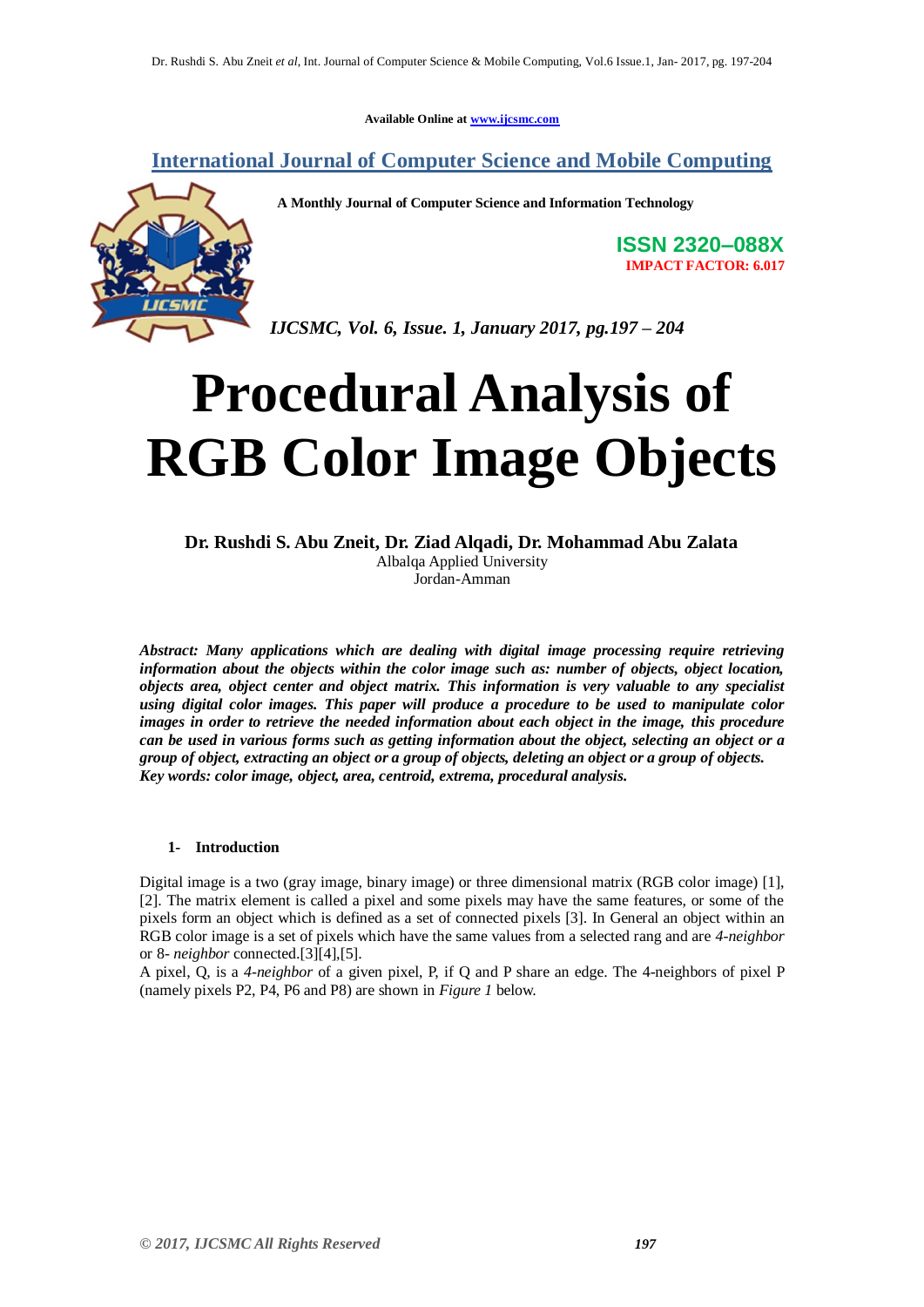

Figure 1: 4-connected pixels

A set of pixels, P, is an *8-connected component* (or simply a *connected component*) if for every pair of pixels pi and pj in P, there exists a sequence of pixels *pi... pj* such that [6], [7]:

All pixels in the sequence are in the set P, and every 2 pixels that are *adjacent in the sequence* are *8-neighbors [8].* 

In different fields of digital image processing applications, it still remains a challenging task to segment objects from its background and count them automatically [9].[10]. The differences between the objects within a digital image lie on the texture, color, size, location and morphology of objects. Many digital image processing applications require object treatment such as: object counting, object indexing and labeling, object detection and extraction, object specification such as object size, object grouping object depletion and so on. So the need of a simple, easy, swift and effective procedure for object counting is Very important and necessary procedure of life and need to human applications.[11].

#### **2- Required matlab functions**

To implement the proposed procedure which analyzes the feature of the objects within RGB color image the following matlab functions are required:

- rgb2gray: To convert RGB color image to gray image.
- im2bw : To convert gray image to binary.
- imfill: To fill image regions and holes.
- bwareaopen: To remove an object based on the object size.
- bwlabel: To count and label the image objects.
- Regionprops: To show each object in a box.
- Regionprops: To measure properties of image objects such as area and coordinates, location. This function can be used to retrieve the following object features:
- Object area-- the actual number of pixels in the region. (This value might differ slightly from the value returned by bwarea, which weights different patterns of pixels differently.)
- Centroid-- 1-by-ndims (L) vector; the center of mass of the region. Note that the first element of Centroid is the horizontal coordinate (or x-coordinate) of the center of mass, and the second element is the vertical coordinate (or y-coordinate). All other elements of Centroid are in order of dimension. Figure 2 illustrates the centroid and bounding box. The region consists of the white pixels; the green box is the bounding box, and the red dot is the centroid.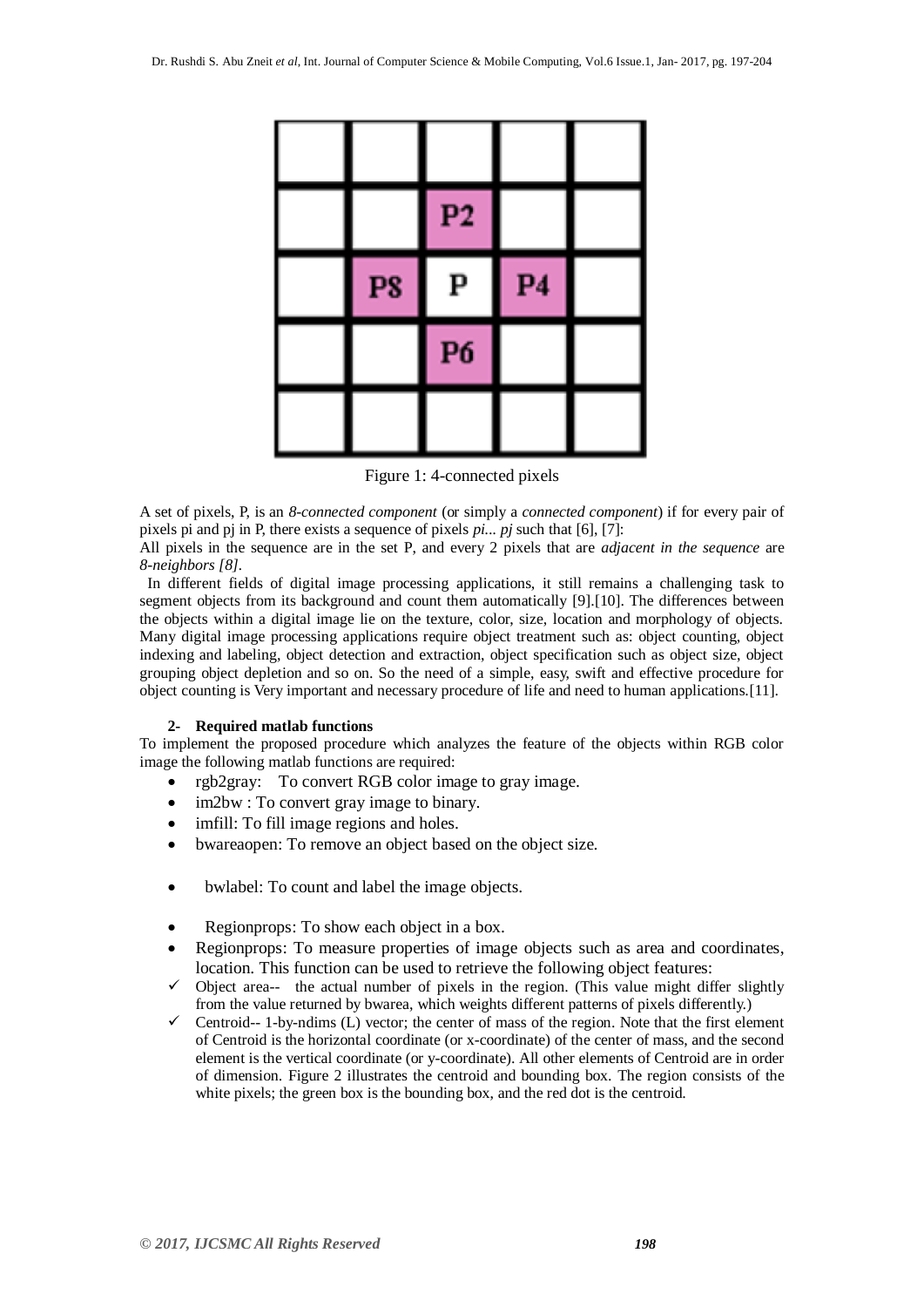

Figure 2: Object centroid

 $\checkmark$  Extrema -- 8-by-2 matrix; the extrema points in the region. Each row of the matrix contains the x- and y-coordinates of one of the points. The format of the vector is [top-left top-right right-top right-bottom bottom-right bottom-left left-bottom left-top]. This property is supported only for 2-D input label matrices. Figure 3 illustrates the extrema of two different regions. In the region on the left, each extrema point is distinct; in the region on the right, certain extrema points (e.g., top-left and left-top) are identical.



Figure 3: Object extrema

 $\checkmark$  Image -- Binary image (logical) of the same size as the bounding box of the region; the on pixels correspond to the region, and all other pixels are off.

#### **3- The proposed procedure to analyze objects**

The proposed procedure can be implemented applying the following steps:

- 1. Read the input RGB color image.
- 2. Convert the input image to gray image.
- 3. Convert the gray image to binary image.
- 4. Execute the matlab function bwareaopen to eliminate the un needed objects from the image. Here the function parameter points the objects with size less or equal to be eliminated. This function can be used to eliminate the noise or to delete an object or a set of objects from the image.
- 5. Execute the matlab function bwlabel to count and label the objects within the image.
- 6. Execute the matlab function regionprops to mark the boundaries of each object.
- 7. Execute the matlab function regionprops with the parameters area, centroid, extrema and image to retrieve the necessary objects information.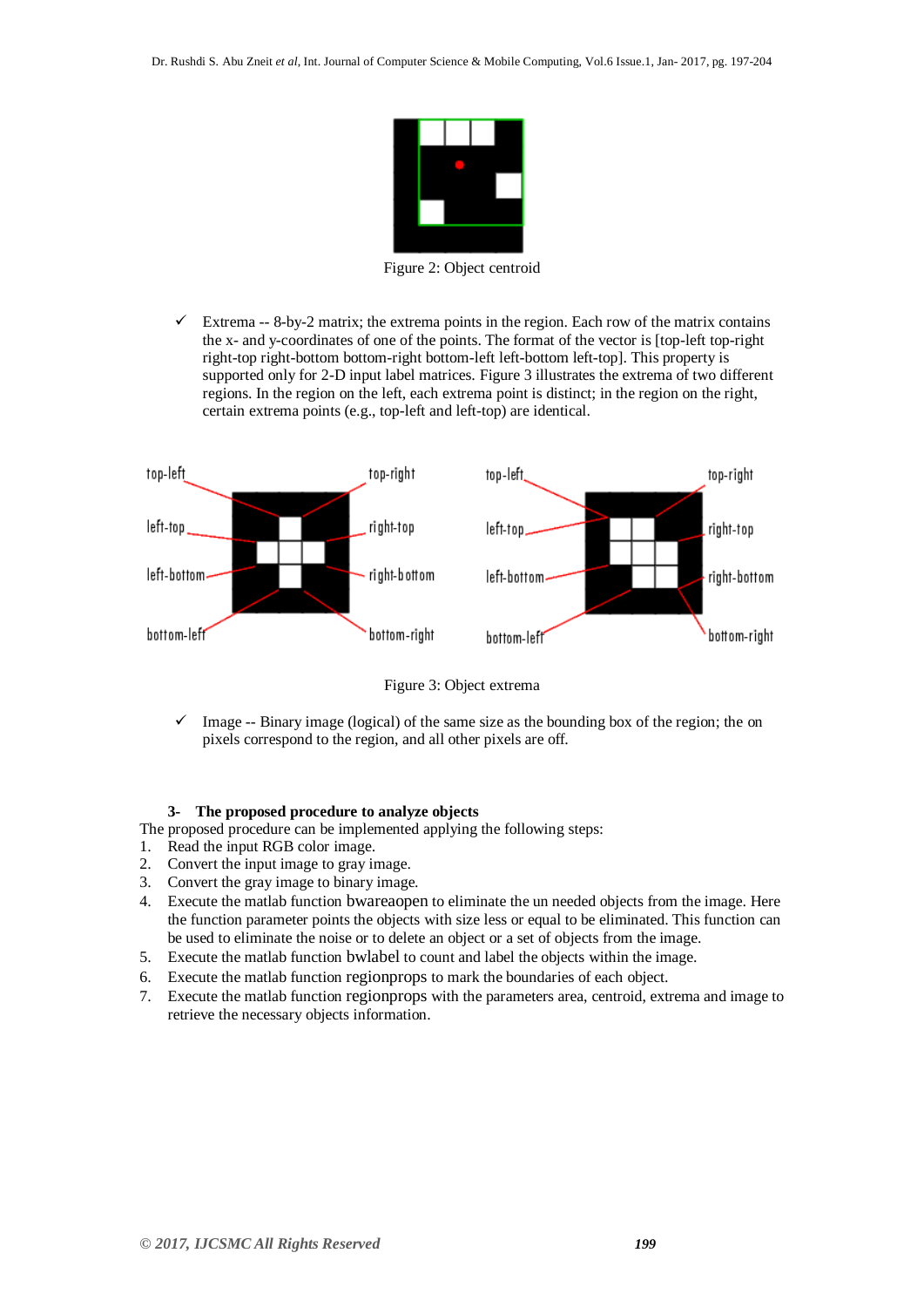#### **4- Implementation and experimental results**

A matlab code was written to implement the proposed procedure, the image shown in figure 4 was taken as an input image:



Figure 4: The input RGB color image

Figure 5 illustrates the input image and color distribution (histogram).

The parameter of the function bwareaopen was set to 30 to eliminate all object with size less or equal 30 pixels, Figure 6 shows the process of objects labeling after applying the matlab function regionprops.



Figure 5: Input image and histogram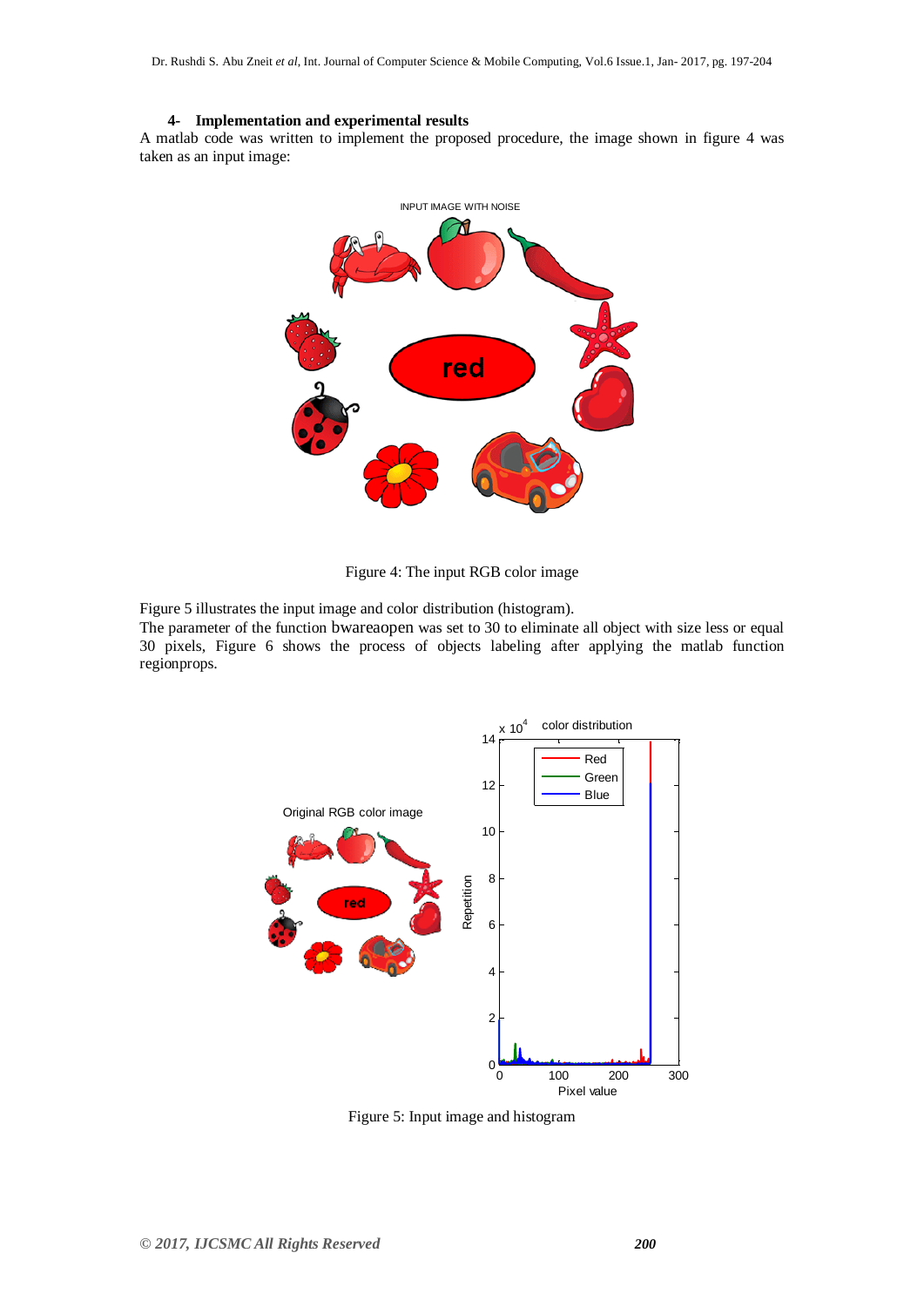

Figure 6: Objects labeling

The proposed procedure for image objects analysis can be executed with various parameter, thus giving the users different options to analyze the objects and here are some results of the procedure options:

1. Retrieving the number of objects and for each object determine the size and the center coordinates as shown in table 1:

Table 1: Objects and there sizes and center coordinates.

| Object number | Area in pixels | <b>Center X coordinate</b> | <b>Center Y coordinate</b> |
|---------------|----------------|----------------------------|----------------------------|
|               | 3559           | 35                         | 170                        |
|               | 5061           | 49                         | 279                        |
|               | 5550           | 115                        | 63                         |
|               | 6231           | 158                        | 348                        |
|               | 14124          | 240                        | 203                        |
|               | 6736           | 241                        | 52                         |
|               | 10781          | 324                        | 344                        |
| 8             | 3736           | 368                        | 74                         |
|               | 3286           | 431                        | 162                        |
| 10            | 5433           | 435                        | 248                        |

2. Get individual objects as illustrated in figures 7 and 8

Size in pixel: 6231 Object #:4



**Figure 7: Object 4**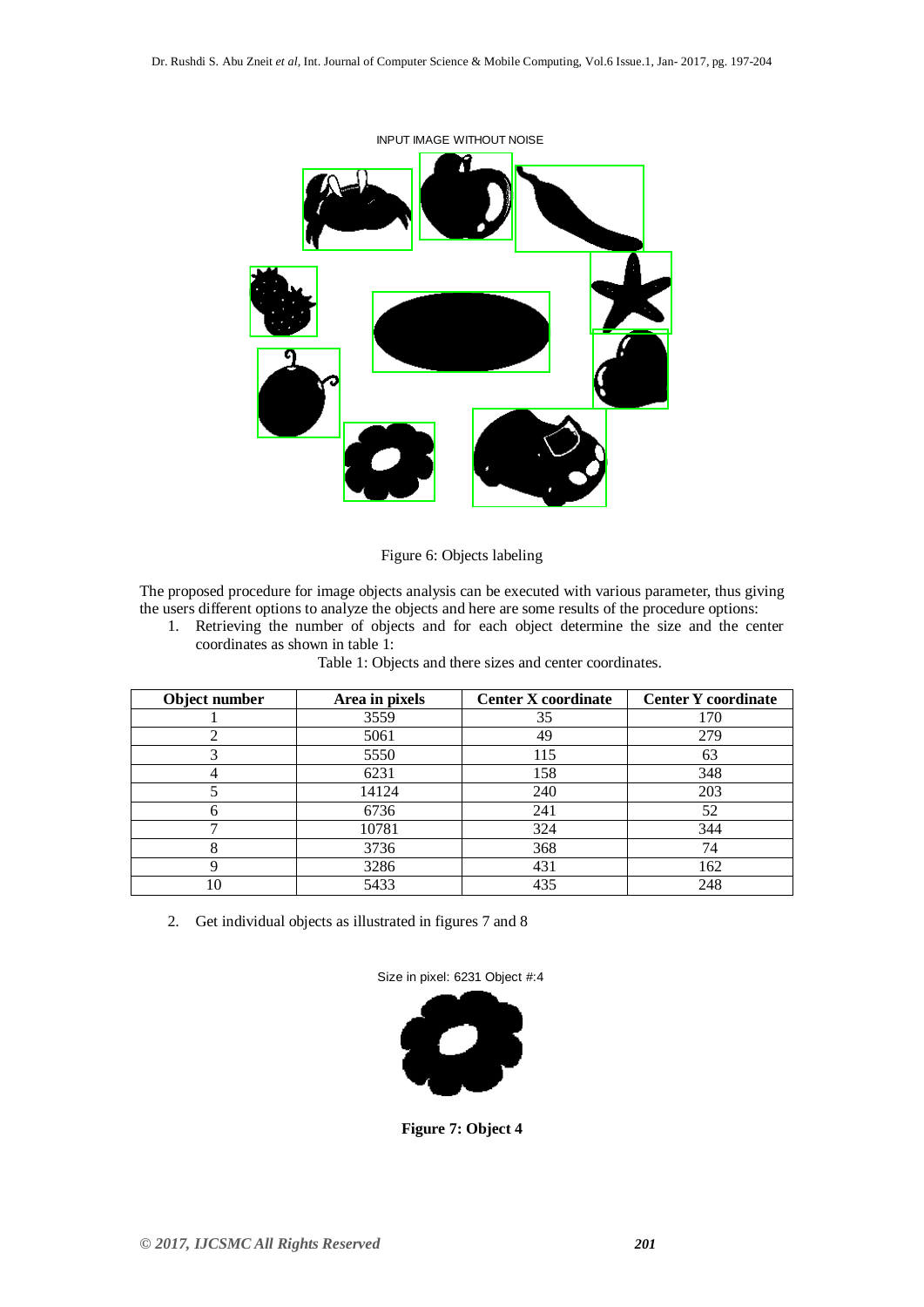Size in pixel: 10781 Object #:7



#### **Figure 8: Object 7**

3. For each object get the object resolution(number of rows and number of columns), this information is listed in table 2:

| Table 2. Object resolution |             |                |  |  |
|----------------------------|-------------|----------------|--|--|
| Object<br>number           | <b>Rows</b> | <b>Columns</b> |  |  |
|                            | 79          | 76             |  |  |
| 2                          | 100         | 92             |  |  |
| 3                          | 924         | 124            |  |  |
|                            | 88          | 102            |  |  |
| 5                          | 90          | 199            |  |  |
| 6                          | 98          | 105            |  |  |
| ┑                          | 111         | 151            |  |  |
| 8                          | 98          | 143            |  |  |
| 9                          | 92          | 91             |  |  |
| 10                         | 89          | 84             |  |  |

#### **Table 2: Object resolution**

**4. For each object get the boundary pixels coordinates: This information is listed in tables 3 and 4:**

#### **Table 3: Boundary pixels for object 4**

| Point        | X coordinate | <b>Y</b> coordinate |
|--------------|--------------|---------------------|
| top-left     | 165          | 305                 |
| top-right    | 176          | 305                 |
| right-top    | 209          | 328                 |
| right-bottom | 209          | 334                 |
| bottom-right | 150          | 393                 |
| bottom-left  | 141          | 393                 |
| left-bottom  | 107          | 351                 |
| left-top     | 107          | 342                 |

### **Table 4: Boundary pixels for object 7**

| Point        | X coordinate | Y coordinate |
|--------------|--------------|--------------|
| top-left     | 305          | 289          |
| top-right    | 312          | 289          |
| right-top    | 404          | 346          |
| right-bottom | 404          | 353          |
| bottom-right | 351          | 400          |
| bottom-left  | 339          | 400          |
| left-bottom  | 253          | 354          |
| left-top     | 253          | 340          |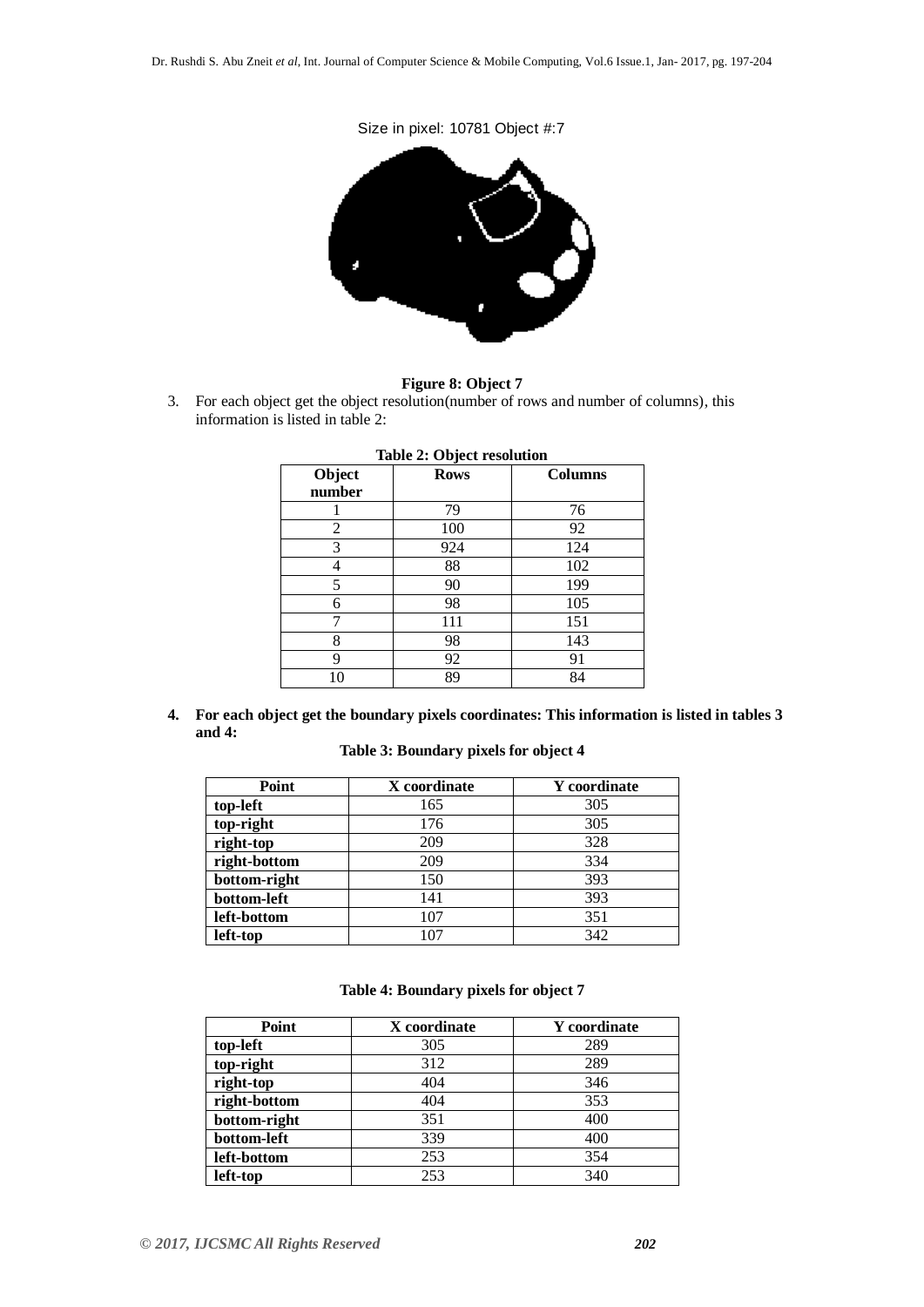

5. Get the binary image of each object as illustrated in figure 8.



6. Eliminate objects based on size, as illustrated in figure 9, here we eliminate all objects with size less or equal 6000 pixels:



Figure 9: Leaving objects with size greater than 6000 pixels